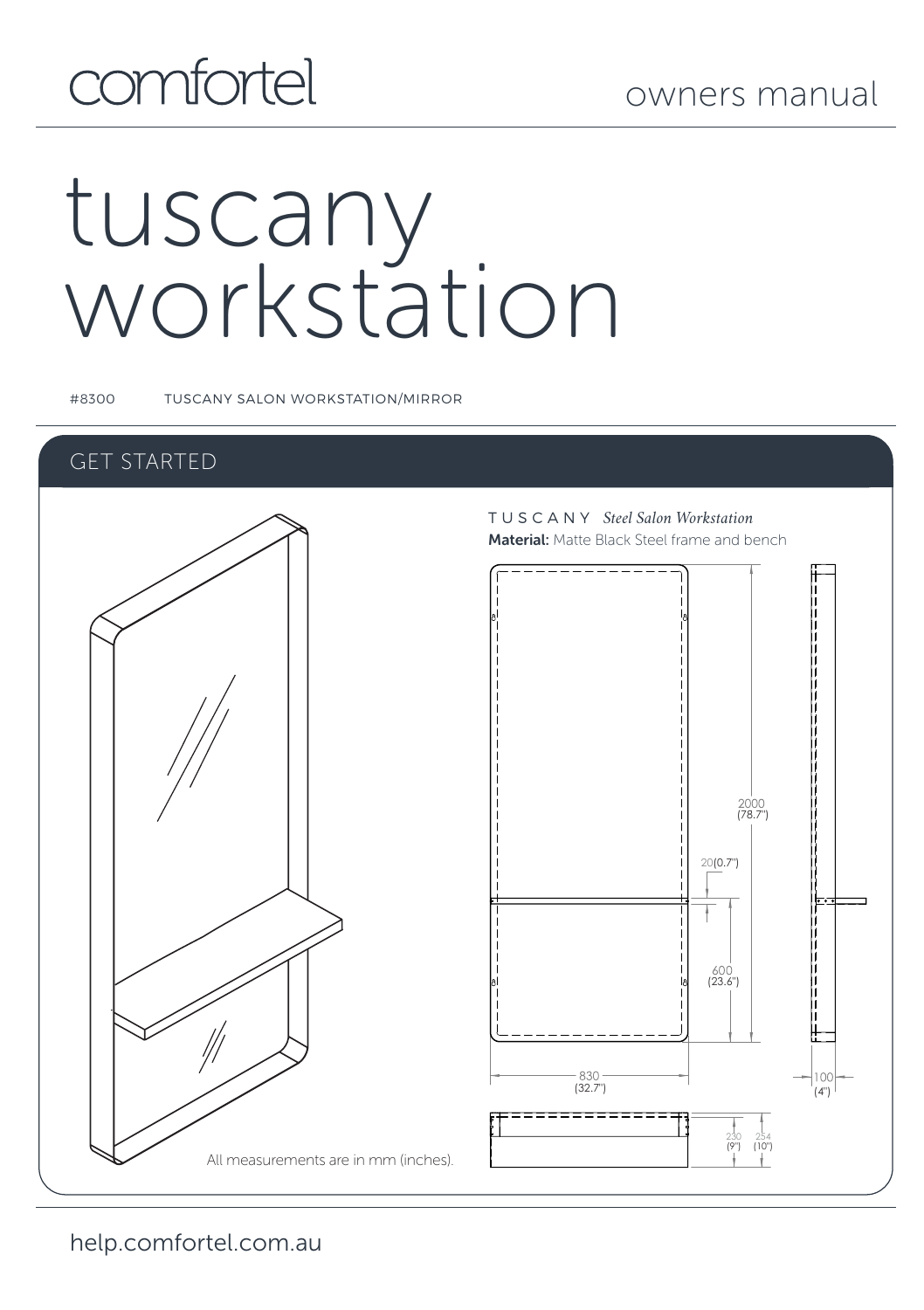## GENERAL SAFETY

- 1. Read carefully and keep these instructions in a safe place.
- 2. Use this product only for its intended function and do not use attachments not recommended by the manufacturer.
- 3. Do not use outdoors.

## ELECTRICAL APPLIANCES

All GPO's must be installed by a qualified Electrician in accordance with Australian/New Zealand standards.



WEIGHT: 36kg (79Ilbs)

## A IMPORTANT

ELECTRICALS MUST BE INSTALLED BY A QUALIFIED ELECTRICIAN IN ACCORDANCE WITH AUSTRALIAN STANDARDS.

## ASSEMBLY : BENCH

### STANDARD : SINGLE BENCH (METAL OR OPTIONAL SINGLE WOOD BENCH)

- 1 Metal Frame with Mirror
- 2 Metal Bench Top Single
- 3 Screws x 6

## **ASSEMBLY**

1. Position Bench top into frame so screw holes meet.

2. Tighten each screw into each hole on both left and right side, ready for mounting.

Please note: If you purchase the single wood bench option, the single metal bench is no longer needed. Please discard and do not use.



#### DOUBLE BENCH OPTION

- 1 Metal Frame with Mirror
- 2 Metal Bench Top Double
- $3$  Screws  $\times$  6

## **ASSEMBLY**

- 1. Position Bench top into frame so screw holes meet.
- 2. Tighten each screw into each hole on both left and right side, ready for mounting.

Please note: If you purchase the double bench option, the single metal bench is no longer needed. Please discard and do not use.

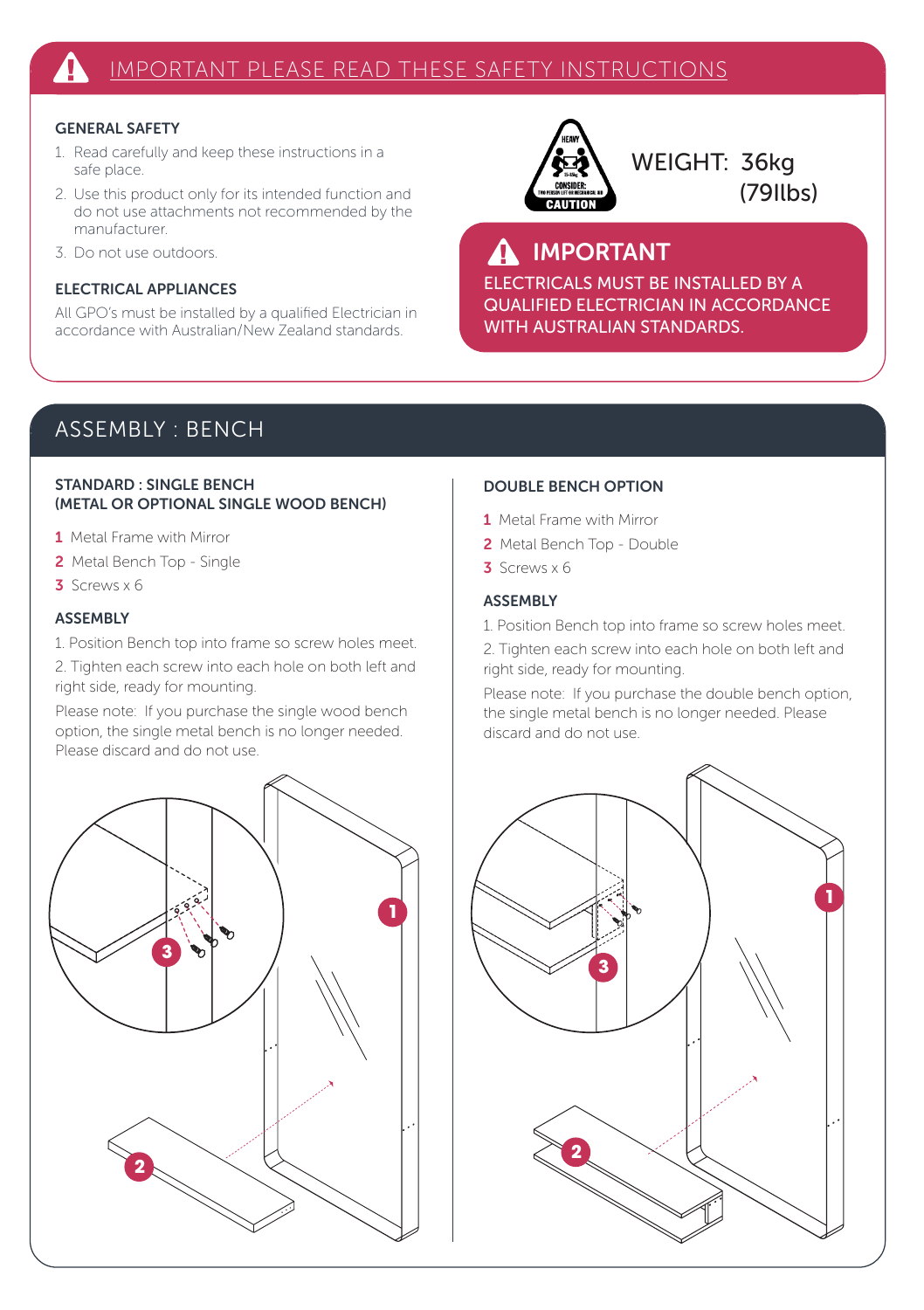## INSTALLATION: WALL MOUNTING



PLEASE USE CORRECT FIXTURES FOR MOUNTING BASED ON WALL TYPE. NO RESPONISBILITY IS ACCEPTED FOR ANY DAMAGE OR INJURY CAUSED BY INCORRECT MOUNTING.